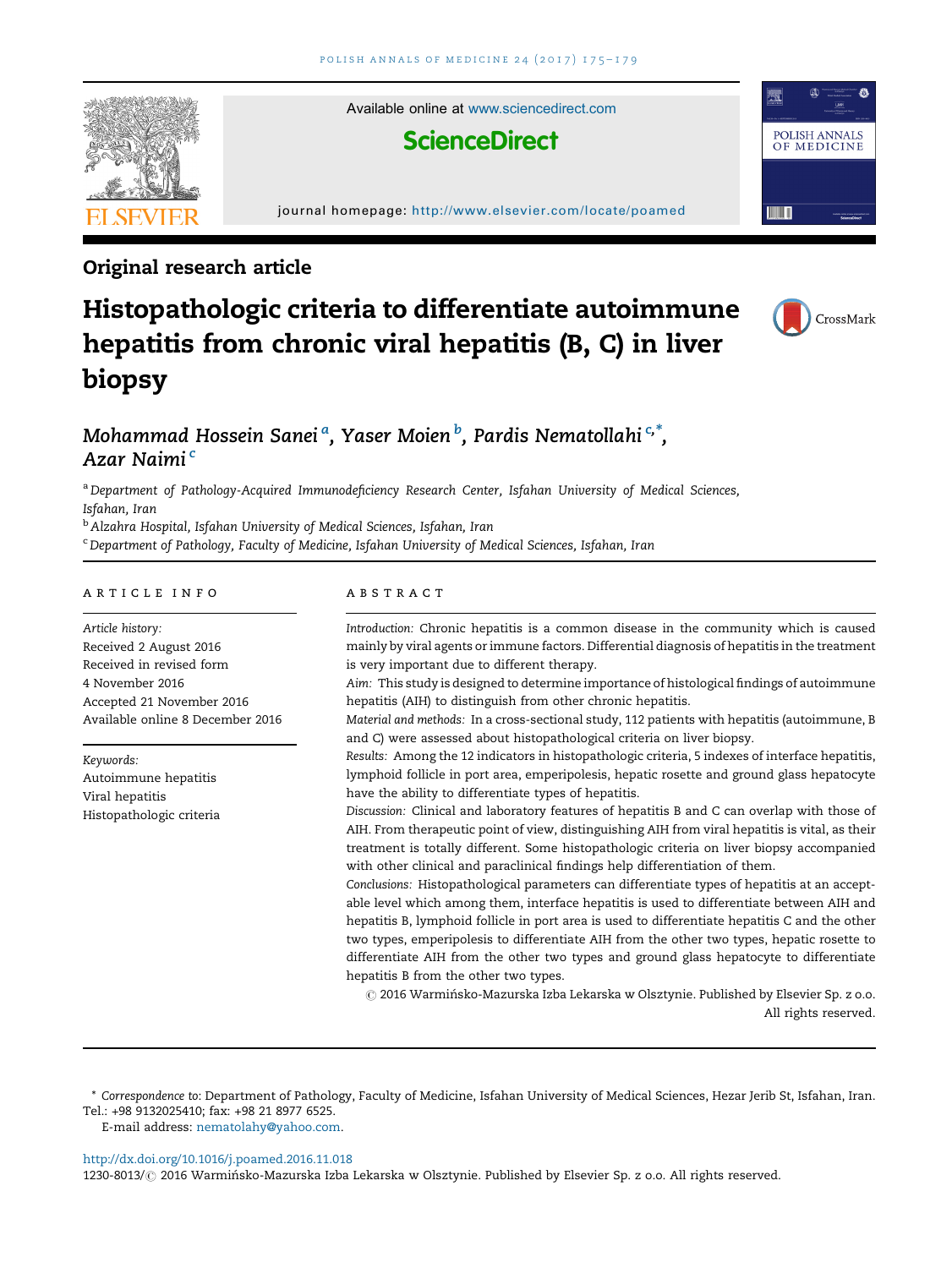### 1. Introduction

Chronic hepatitis regardless of the causes is defined as a group of inflammatory lesions and necrosis (necro-inflam- $\frac{1}{2}$  $\frac{1}{2}$  $\frac{1}{2}$  matory) in liver tissue.<sup>1</sup> The most common cause of this condition is viral hepatitis which hepatitis B and C are at the head of them.<sup>[2](#page-4-0)</sup> Another cause of chronic hepatitis is autoimmune hepatitis (AIH), which is marked with increased immunoglobulins and autoantibodies, and inflammation of the liver and will respond to treatment with immunosup-pressive drugs.<sup>[3](#page-4-0)</sup> The main lesions constituent histopathologic features of chronic hepatitis are tissue regeneration including the spotty necrosis (apoptosis and necrosis of individual hepatocytes), confluent lytic necrosis (necrosis of group hepatocytes with the collapse of scaffolding reticulum), portal inflammation (mononuclear inflammatory cell infiltration, mainly lymphocytes and plasma cells and sometimes histiocytic in port areas), interface hepatitis (inflammatory infiltrate extends outside the port area and the adjacent hepatocytes), fibrosis, and cirrhosis.<sup>[4](#page-4-0)</sup>

Depending on the cause of hepatitis, almost special group of lesions have been described, including lesions in chronic hepatitis B that is ground glass hepatocytes (pale hepatocyte with fine granular appearance in part or all of its cytoplasm) and sanded nuclei (hepatocyte nuclei with pale and fine eosinophilic granular appearance in the central part of the core).<sup>5</sup> Hepatitis C is also associated with a number of almost special histopathological findings, including lymphoid aggregates sometimes lymphoid follicles with prominent germinal centers in the port areas (the case can also be chronic hepatitis B or  $AHJ<sup>6</sup>$  $AHJ<sup>6</sup>$  $AHJ<sup>6</sup>$ ; lesions of interlobular bile ducts with frequencies ranging from 15% to 91% of biopsies that is characterized by swelling and poly stratification of bile duct lining cells, infiltration by lymphocytes and preservation of the basement membrane of the bile ducts, $^7$  hepatocytes with oxyphil granular appearance in more than one-third of cases,<sup>[8](#page-4-0)</sup> mild steatosis usually of the macro vesicular type is described in frequencies ranging between 40% and 80%<sup>9</sup>; increased the amount of iron in the liver, $10$  epithelioid granulomas in about 5% of biopsies, $11$  mild loss of bile ducts in the later stages of chronic hepatitis  $C^{11}$  $C^{11}$  $C^{11}$  and angiogenesis in the port areas, fibrous septa and periportal zones of lobules. $^{12}$  $^{12}$  $^{12}$  AIH is a common disease that affects women 3.6 times more than men[.13](#page-4-0) There is no pathognomonic pattern for the diagnosis of AIH and rule out of other causes of liver disease can make accurate diagnosis based on clinical and laboratory findings and histology is suggestive of this condition. $14$ 

For this purpose, modified diagnostic criteria were developed in 2008 by the international AIH group with the sensitivity of 88% and specificity of 97% for the probable AIH diagnosis and sensitivity of 81% and specificity of 98% for the certain AIH diagnosis. Among histological findings consistent with AIH, dominant infiltration of lymphocytes and plasma cells in the port areas and the occasional presence of eosinophils with and without fibrosis can be pointed. More specific findings on liver biopsy in patients with AIH are emperipolesis, interface hepatitis (infiltration of inflammatory cells into liver cells) and hepatic rosettes (clusters of reactive hepatocytes surrounded by inflammatory cells). The

simultaneous presence of all these three criteria together in liver biopsy is a typical for AIH although these may also be seen in other cases of hepatitis.<sup>[15](#page-4-0)</sup>

Given the importance of distinguishing between AIH and chronic viral hepatitis C, B in liver biopsy samples, study the frequency of histopathologic criteria for these two liver biopsy samples was carried out for distinguishing each and to enhance guideline for better and more accurate differential diagnosis of chronic viral hepatitis, AIH in liver biopsy samples.

# 2. Aim

Considering the high prevalence of hepatitis, AIH study aimed to determine the histopathologic criteria to differentiate it from chronic viral hepatitis in liver biopsy samples.

#### 3. Material and methods

This cross-sectional study was conducted in Al-Zahra Hospital pathology laboratory in 2004–2014. The studied population was people who had liver biopsy which was done in Al-Zahra Hospital with a confirmed diagnosis of AIH or chronic viral hepatitis B and C. Inclusion criteria included previous definitive diagnosis of AIH and chronic viral hepatitis in the corresponding slides and second the good quality of hematoxylin and eosin (HE) staining, access to slide sand no other pathologic diagnosis. Poor quality of slides to verify and lack of access to high-quality paraffin embedded blocks for preparing slides were considered as exclusion criteria. The required sample number by using sample size formula for comparing two equally and with respect to 95% confidence level, power of 80%, similar to the prevalence of portal inflammation due to lack of study were considered 0.5 as well as significant differences between the two diseases, were calculated equivalent to at least 0.3 and finally 45 patients in each group were considered.

At first, samples from the liver biopsy pathology archives of Al-Zahra Hospital in 2004–2014 were collected with the definite diagnosis of AIH and chronic viral hepatitis C, B and then based on the ID number of pathology slides from the archives, the slides and paraffin embedded blocks were collected. After collecting samples, slides of both groups (stained by HE) regardless of initial diagnosis and completely random were evaluated in terms of histopathologic criteria based on the presence or absence of relevant parameters and finally concessions related to each criterion was written.

Histopathological criteria included portal inflammation, spotty necrosis, confluent lytic necrosis, interface hepatitis, lymphoid follicle in the port areas; steatosis, emperipolesis, hepatic rosette, ground glass hepatocytes, bile duct injury, epithelioid granuloma and fibrosis were evaluated. After evaluation of all slides in terms of histopathologic criteria; score of each criterion in two groups of AIH and chronic hepatitis B, C, based on early diagnosis of relevant slides were inserted. The data were collected by computer and analyzed with SPSS v. 23, statistical t-test, i.e.  $\chi^2$  and discriminate analysis were carried out.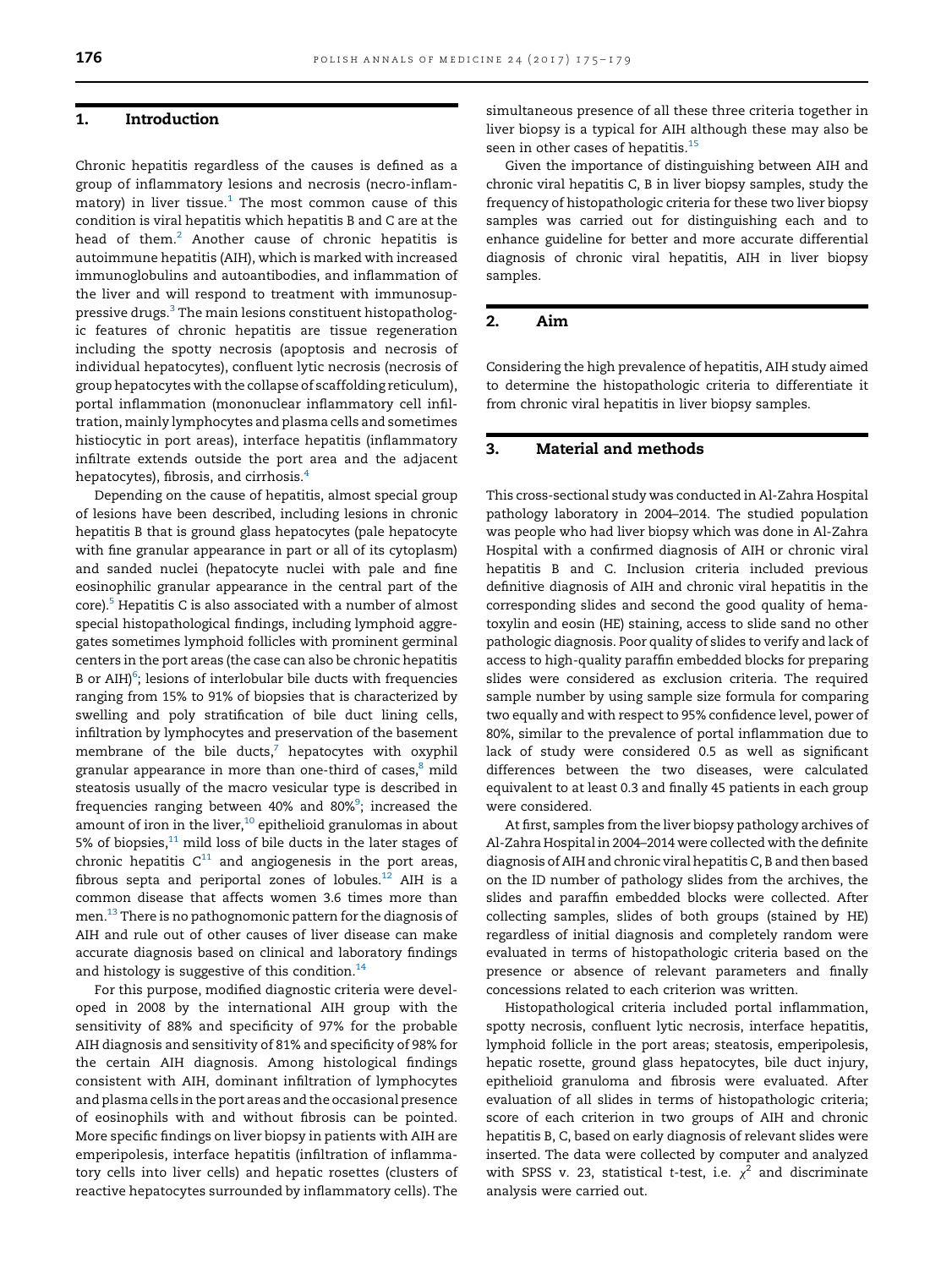| Table 1 - Age and sex distribution based on type of hepatitis. |                      |                     |                     |         |  |  |  |
|----------------------------------------------------------------|----------------------|---------------------|---------------------|---------|--|--|--|
| Variables                                                      |                      | Kind of hepatitis   |                     |         |  |  |  |
|                                                                | AIH                  | B                   | C                   |         |  |  |  |
| Age, years<br>Sex, N (%)                                       | $33 \pm 17.9$        | $41.8 \pm 12.5$     | $39.3 + 13.1$       | 0.03    |  |  |  |
| Male<br>Female                                                 | 15(33.3)<br>30(66.7) | 26(76.5)<br>8(23.5) | 24(72.7)<br>9(27.3) | < 0.001 |  |  |  |

#### 4. Results

In this study, 112 patients with hepatitis were assessed, among them 45 cases (40.2%) with AIH, 34 cases (30.4%) hepatitis B and 33 patients (29.4%) hepatitis C. Table 1 shows the distribution of age and sex in each group. According to one-way ANOVA test; there was significant difference between the average ages of the three groups. Also results of analyze with post hoc Tukey test, there was a significant difference between the average age of patients with AIH and patients with hepatitis  $B(P = 0.032)$ but the mean age of patients with hepatitis C and AIH were not significantly different ( $P = 0.16$ ). The two groups of patients with hepatitis B and C also had no significant difference in age  $(P = 0.79)$ . The gender distribution had also a significant difference between the three groups, so that in AIH, 66.7% were female and 33.3% were male while in patients with hepatitis B, 23.5% were female and 76.5 were male. In the group of hepatitis C, 27.3% were female and 72.7% were male.

In [Table 2,](#page-3-0) the frequency of histopathologic findings in three groups of patients with AIH, hepatitis B and hepatitis C are shown. Based on the results, eight criteria including interface hepatitis, lymphoid follicle in port areas, portal inflammation, emperipolesis, hepatic rosette, ground glass hepatocytes, bile duct injury and confluent lytic necrosis had significant difference between the three groups, as the frequency of Interface hepatitis was considerably lower in hepatitis B than AIH and hepatitis C. Lymphoid follicle in port areas and also the severity of portal inflammation in hepatitis C was significantly higher than the other two groups. The case of emperipolesis in patients with hepatitis B was not observed and the prevalence was low in hepatitis C, however a high prevalence was observed in AIH. The prevalence of hepatic rosette was higher in AIH than the other two groups. In contrast, in patients with hepatitis B frequency of ground glass hepatocytes were higher. In addition, cases of bile duct injury and confluent lytic necrosis were not seen in viral hepatitis but the prevalence in AIH was 13.3%.

Testing and diagnostic analysis (discriminate analysis) on the data obtained showed that among the 12 indicators assessed in patients with hepatitis, 5 indexes i.e. interface hepatitis; lymphoid follicle in port areas, emperipolesis, and hepatic rosette and ground glass hepatocytes has the ability to differentiate between patients with hepatitis. The overall accuracy of the test by five parameters to determine the type of hepatitis was 75.9%. The predictive ability percentage of above parameters for AIH was 80% (36 of 45 patients with AIH), for hepatitis B was 76.5% (26 of 36 patients) and for hepatitis C was 69.7% (23 out of 33 patients). According to this test, 3 cases (6.7%) of AIH as hepatitis B and 6 cases of AIH (13.3%) as

hepatitis C were recorded and sorted. Also of 34 patients with hepatitis B, 2 cases (5.9%) as AIH, and 6 cases (17.6%) as hepatitis C and of 33 patients with hepatitis C, 7 cases (21.2%) as AIH, and 3 cases (9.1%) as hepatitis B have been classified. Results are shown in [Tables](#page-3-0) 2 and 3. Based on the results, interface hepatitis to distinguish AIH from hepatitis B, lymphoid follicle in port areas to differentiate the hepatitis C of two other types, emperipolesis for distinguishing AIH of other two types, hepatic rosette to differentiate AIH of other two types and ground glass hepatocytes to differentiate hepatitis B of other two types are useful.

#### 5. Discussion

Clinical and laboratory features of hepatitis B and C can sometimes be mistaken with those of AIH and makes the diagnosis wrong. $16,17$  The differentiation between AIH, viral hepatitis B, C is very important because each have their own specific therapeutic strategies. Viral hepatitis is usually treated with interferon-alpha that can lead to the development of autoimmune reactions. In contrast, AIH treated by immunosuppressive drugs, which can lead to further proliferation of the virus in cases of viral hepatitis.<sup>[16](#page-4-0)–19</sup> On the other hand the differential diagnosis of viral hepatitis and AIH usually done on the basis of lab tests that such tests are usually costly and sometimes due to lack of access to specialized laboratories, diagnosis is delayed, so efforts to discover a solution that can be reasonably identified certain type of hepatitis always been a concern. Considering the high prevalence of hepatitis, AIH study aimed to determine the histopathologic criteria to differentiate it from chronic viral hepatitis in liver biopsy samples.

Based on the results of our study, age and sex of patients with AIH, B and C were distributed widely so that there were a significant difference between mean age of patients with hepatitis B and AIH but there was no significant difference between the mean age of patients with hepatitis C and AIH, and the two groups of patients with hepatitis B and C also had no significant difference in age. The gender distribution was also significantly different between the three groups, so that AIH 66.7% of patients, in hepatitis B 23.5% of patients and in hepatitis C 27.3% of patients were female. Other studies also indicate sex differences of AIH, so that 6.3 times more in women than men.<sup>13</sup> The prevalence of 12 histopathologic criteria in three groups of patients with a confirmed diagnosis of AIH, hepatitis B and hepatitis C were studied and of 12 pathological criteria, 8 parameters in the three groups had significant differences. In terms of diagnostic analysis, 5 parameters namely interface hepatitis, lymphoid follicle in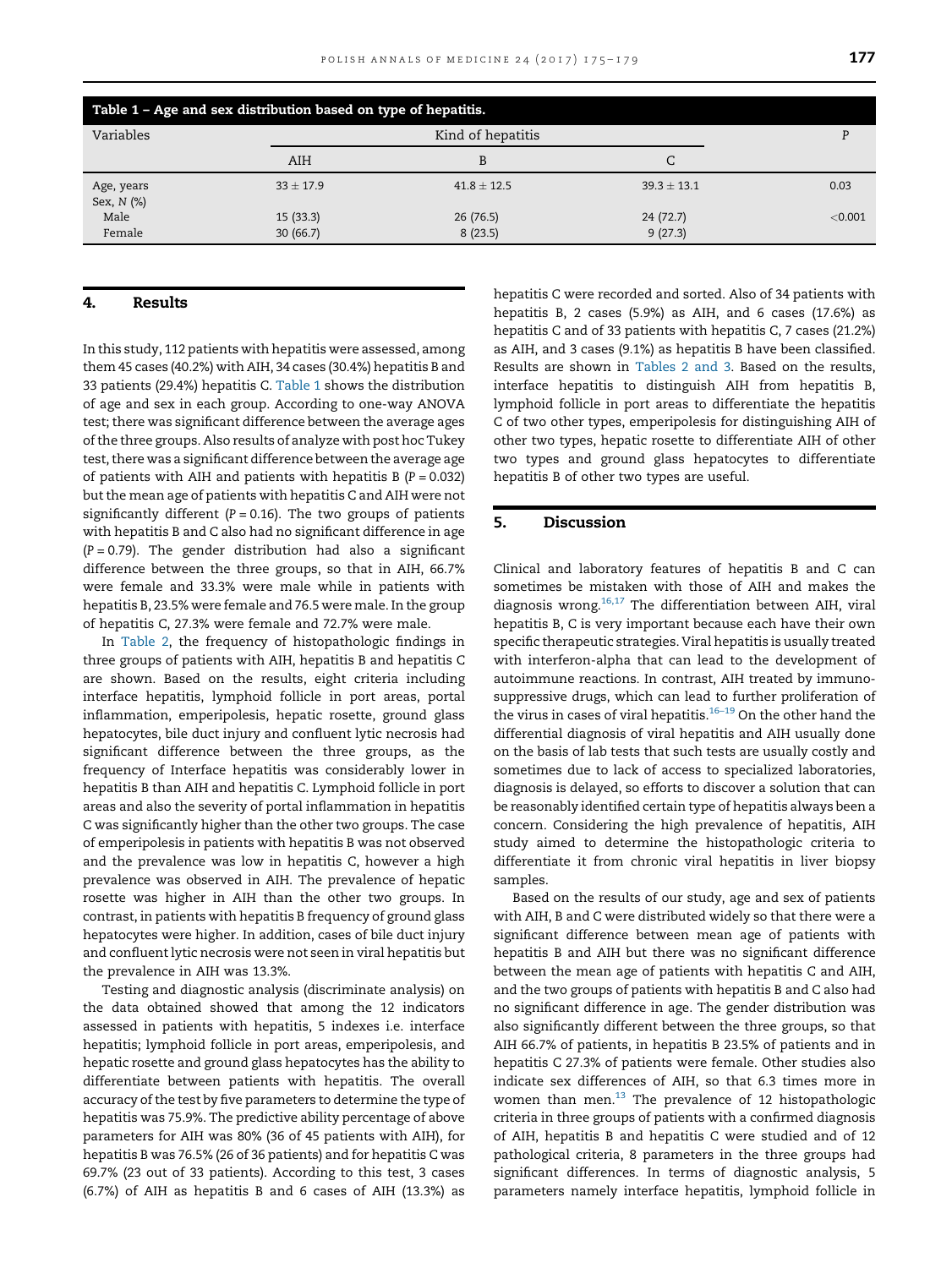<span id="page-3-0"></span>

| Table 2 - Frequency distribution of histopathologic findings in three groups. |                   |           |           |         |  |  |
|-------------------------------------------------------------------------------|-------------------|-----------|-----------|---------|--|--|
| Histopathologic indexes                                                       | Kind of hepatitis |           |           | P       |  |  |
|                                                                               | AIH               | B         | C         |         |  |  |
| Spotty necrosis                                                               |                   |           |           |         |  |  |
| Negative                                                                      | 12 (26.7)         | 12 (35.3) | 9(27.3)   | 0.67    |  |  |
| Positive                                                                      | 33 (73.3)         | 22 (64.7) | 24 (72.7) |         |  |  |
| Interface hepatitis                                                           |                   |           |           |         |  |  |
| Negative                                                                      | 6(13.3)           | 25 (73.5) | 9(27.3)   | < 0.001 |  |  |
| Positive                                                                      | 39 (86.7)         | 9(26.5)   | 24 (72.7) |         |  |  |
| Lymphoid follicle in port areas                                               |                   |           |           |         |  |  |
| Negative                                                                      | 35 (77.8)         | 28 (82.4) | 13 (39.4) | < 0.001 |  |  |
| Positive                                                                      | 10 (22.2)         | 6(17.6)   | 20(60.6)  |         |  |  |
| Portal inflammation                                                           |                   |           |           |         |  |  |
| Negative                                                                      | 4(8.9)            | 12 (35.3) | 5(15.2)   | 0.007   |  |  |
| Minimal                                                                       | 6(13.3)           | 7(20.6)   | 2(6.1)    |         |  |  |
| Low                                                                           | 24 (53.3)         | 13 (38.2) | 12 (36.4) |         |  |  |
| Moderate                                                                      | 9(20)             | 2(5.9)    | 12 (36.4) |         |  |  |
| Sever                                                                         | 2(4.4)            | 0(0)      | 2(6.1)    |         |  |  |
| Emperipolesis                                                                 |                   |           |           |         |  |  |
| Negative                                                                      | 32(71.1)          | 34 (100)  | 31 (93.9) | < 0.001 |  |  |
| Positive                                                                      | 13 (28.9)         | 0(0)      | 2(6.1)    |         |  |  |
| Hepatic rosette                                                               |                   |           |           |         |  |  |
| Negative                                                                      | 28 (62.2)         | 34 (100)  | 31 (93.9) | < 0.001 |  |  |
| Positive                                                                      | 17 (37.8)         | 0(0)      | 2(6.1)    |         |  |  |
| Ground glass hepatocytes                                                      |                   |           |           |         |  |  |
| Negative                                                                      | 45 (100)          | 19 (55.9) | 32 (97)   | < 0.001 |  |  |
| Positive                                                                      | 0(0)              | 15 (44.1) | 1(3)      |         |  |  |
| Bile duct injury                                                              |                   |           |           |         |  |  |
| Negative                                                                      | 39 (86.7)         | 34 (100)  | 33 (100)  | 0.009   |  |  |
| Positive                                                                      | 6(13.3)           | 0(0)      | 0(0)      |         |  |  |
| Epithelioid granuloma                                                         |                   |           |           |         |  |  |
| Negative                                                                      | 42 (93.3)         | 34 (100)  | 33 (100)  | 0.1     |  |  |
| Positive                                                                      | 3(6.7)            | 0(0)      | 0(0)      |         |  |  |
| Confluent lytic necrosis                                                      |                   |           |           |         |  |  |
| Negative                                                                      | 39 (86.7)         | 34 (100)  | 33 (100)  | 0.009   |  |  |
| Positive                                                                      | 6(13.3)           | 0(0)      | 0(0)      |         |  |  |
| Steatosis                                                                     |                   |           |           |         |  |  |
|                                                                               |                   |           |           | 0.053   |  |  |
| Negative<br>Positive                                                          | 44 (97.8)         | 30 (88.2) | 27 (81.8) |         |  |  |
| Fibrosis score                                                                | 1(2.2)            | 4(11.8)   | 6(18.2)   |         |  |  |
| 0                                                                             |                   |           |           |         |  |  |
|                                                                               | 5(11.1)           | 9(26.5)   | 7(21.2)   | 0.1     |  |  |
| $1\,$                                                                         | 10 (22.2)         | 10 (29.4) | 7(21.2)   |         |  |  |
| $\overline{2}$                                                                | 13 (28.9)         | 13 (38.2) | 11 (33.3) |         |  |  |
| 3                                                                             | 12 (26.7)         | 2(5.9)    | 7(21.2)   |         |  |  |
| 4                                                                             | 5(11.1)           | 0(0)      | 1(3)      |         |  |  |

port areas, emperipolesis, hepatic rosette and ground glass hepatocytes have the ability to differentiate AIH from viral hepatitis in 80% of cases. The diagnostic power for hepatitis B and C were 76.5% and 69.7%, respectively. In this regard, another study by Kumari et al., histopathologic findings of liver biopsy in children with AIH and non- AIH showed that

| Table 3 - Prediction of hepatitis type based on histo-<br>pathological characteristics, N (%). |                  |           |           |  |  |  |
|------------------------------------------------------------------------------------------------|------------------|-----------|-----------|--|--|--|
| Original                                                                                       | Predicted        |           |           |  |  |  |
|                                                                                                | Group membership |           |           |  |  |  |
|                                                                                                | AIH              | В         | C         |  |  |  |
| AIH                                                                                            | 36 (80.0)        | 3(6.7)    | 6(13.3)   |  |  |  |
| B                                                                                              | 2(5.9)           | 26 (76.5) | 6(17.6)   |  |  |  |
|                                                                                                | 7(21.2)          | 3(9.1)    | 23 (69.7) |  |  |  |

4 criteria i.e. interface hepatitis, emperipolesis, rosette formation and inflammatory cell infiltration of lymphocytes and plasma cells in the port area have been found together in 56% of AIH cases. Emperipolesis and rosette formation are matched clearly with the diagnosis of AIH, which ultimately recommended that due to their high specificity for the diagnosis of AIH the criteria could be applied for the diagnosis of liver disease of unknown etiology and where no other laboratory findings are available to help for diagnosis of AIH. $^{20}$  $^{20}$  $^{20}$ These findings are matched with the results of our study where interface hepatitis to differentiate AIH from hepatitis B, lymphoid follicle in port areas to differentiate hepatitis C from the other two types, emperipolesis to differentiate AIH from the other two types, hepatic rosette to differentiate AIH from the other two types and ground glass hepatocytes for differentiation of hepatitis B from the other two types are found to be useful for diagnosis. In a study by Hennes et al.,